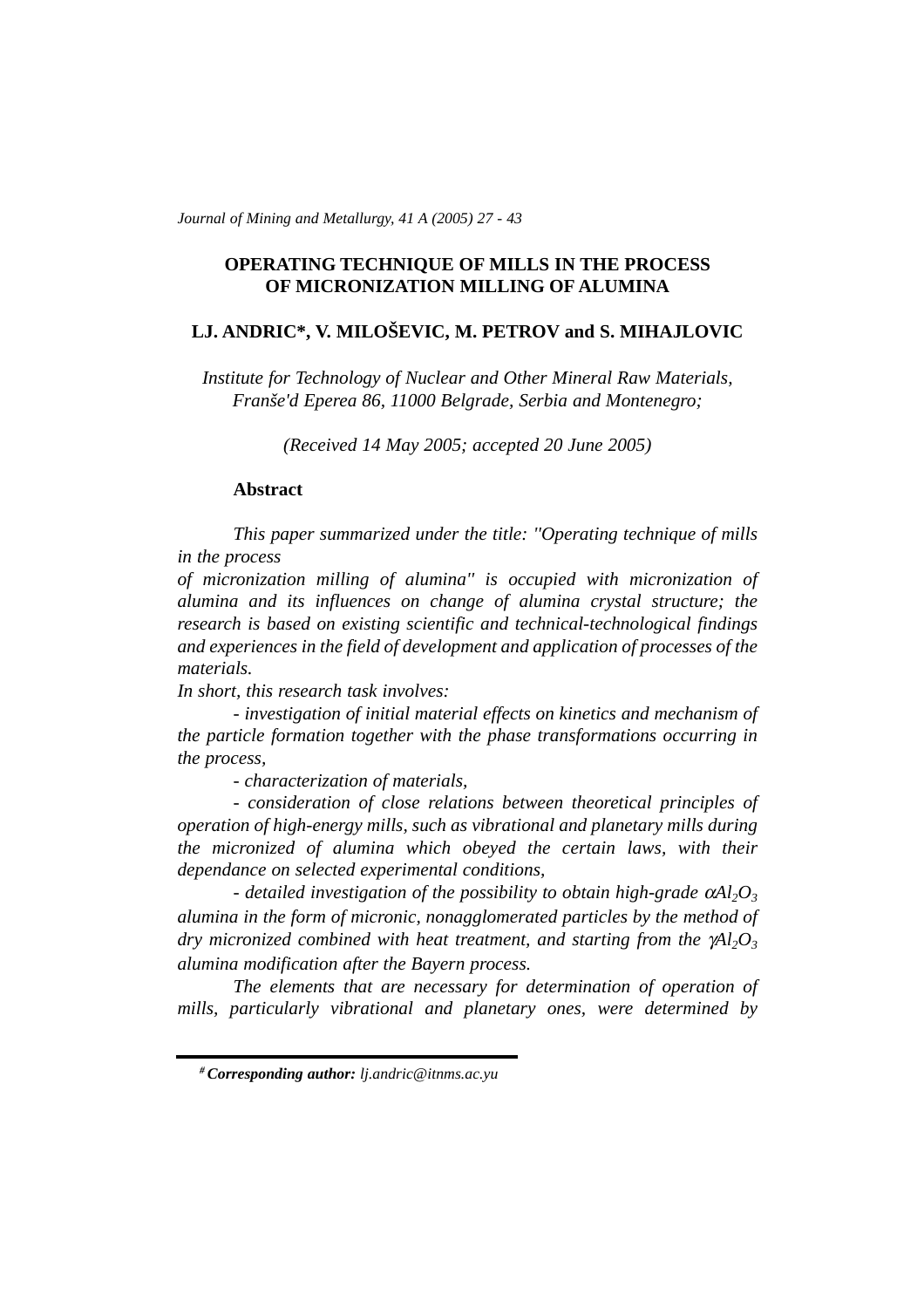*detailed investigation of the alumina micronized; also, conditions required to define the both technological and production parameters of micronization are fulfilled, too.*

*Based on investigated parameters and theoretical consideration of the alumina micronized, together with its influences on change of the alumina crystal structure by usage of mills with advanced construction and contemporary instrumental techniques used in determination and observation of the most important physical, chemical and thermic characteristics, kinetic model which is the basis for a quick and efficient determination of above parameters in order to optimize and automize micronization processes was developed.*

*Key words: micronization, vibrational and planetary mills coarsness, specific surface area, specific energy consumption, structure.*

# **1. Introduction**

Phisical, chemical and mineralogical properties of  $\gamma$ Al<sub>2</sub>O<sub>3</sub>, alumina modification obtained after the Bayern process, could be improved by processing of micronization. Characteristics of treating alumina satisfy all requirements for its usage in chemical industry, metallurgy, agrochemistry, ceramic industry, constructional materials as well as in refractory materials. Increase of the alumina reactivity to the value of 32-40%  $\alpha$ Al<sub>2</sub>O<sub>3</sub> was realized by micronization of  $\gamma$ Al<sub>2</sub>O<sub>3</sub> alumina in high-energy vibrational and planetary mills with micronization time of 240 min. According to the previous considiration, it was concluded that the combination of both processes, micronization and thermal treatment of alumina is the most successful way to achieve following aims: increasing of alumina reactivity, complete phase transformation of  $\gamma$ Al<sub>2</sub>O<sub>3</sub> to  $\alpha$ Al<sub>2</sub>O<sub>3</sub>, and obtaining of alumina with appropriate properties.

## **2. Materials and methods**

Tall investigations of dry micronization were realized in the following high-energy mills: vibrational mill with balls type, "Veskefama-GMBH-SM06", and planetary ball mill type, "Retsch-PM4". For physical characteri-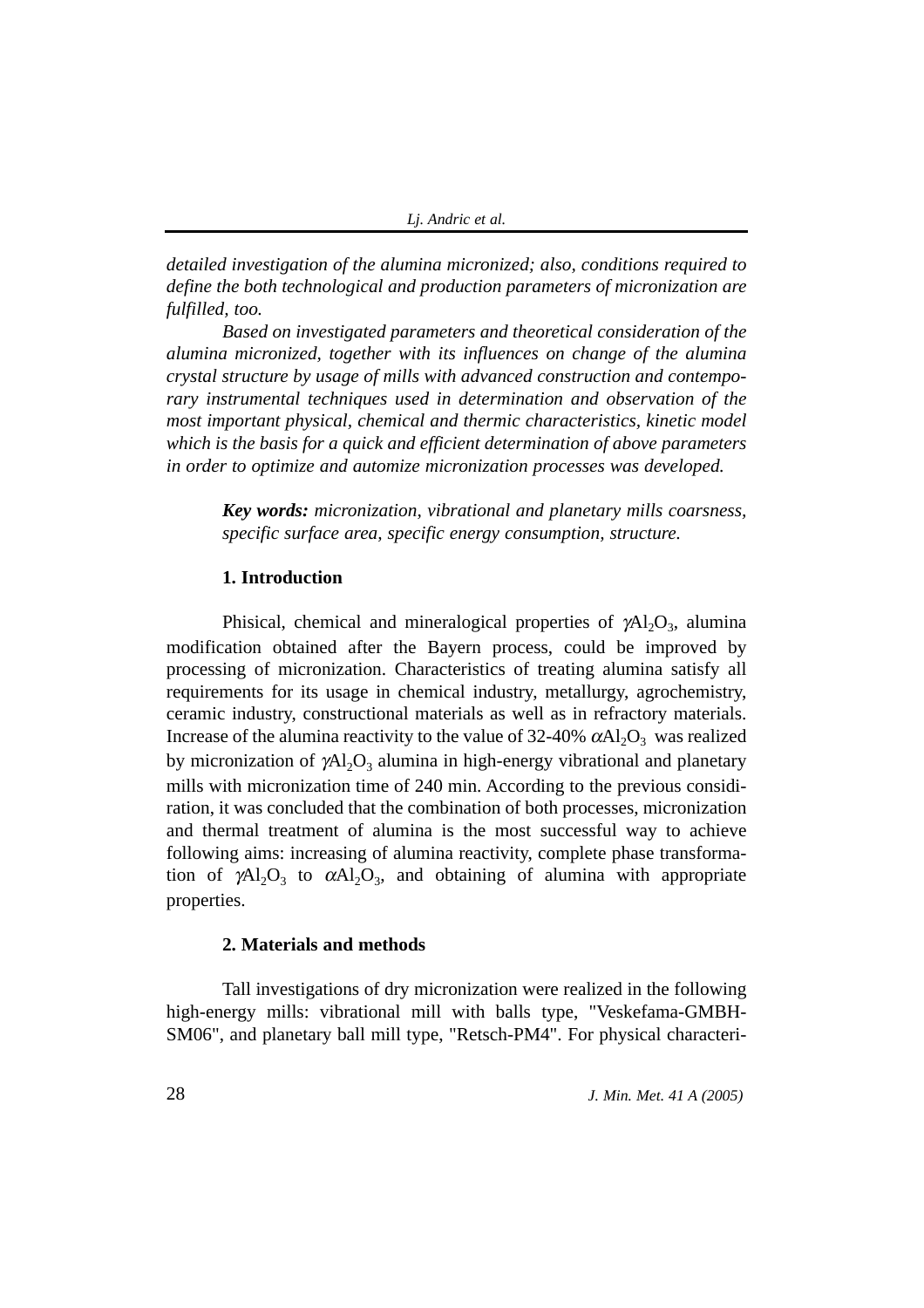zation, multichannel coarseness analyzer "Coulter Electronics-Multisizer" was used, the X-ray analyses were performed by automatic diffractometer "Philips PW1710", IR spectra were obtained by FT IR spectrometer "Bomem-Hartman and Michelson MB-100", the shape factor, average grain diameter and specific surface were determined by electron microscope "Joel JSM-T20". Materials used in this investigation were γ-alumina obtained by the Bayer process in Aluminium Combine-Podgorica and the reference alumina "Alcoa"  $(2)$ .

## **3. Applied methodology of experimental results analysis**

Analitical presentation of several parameters: the grain size composition (d'-average particles diemeter-coarseness,  $d_{95}$ -aperture of sieve that pass through 95% of mechanical activated material, n-directional coefficient, St and Sr-theoretical and actual values of specific area) as well as analitical procedure of processing parameters determination (Q-mills capacity, e-specific energy consumption, etc.) are described in the scope of this part of the paper  $(1, 6)$ .

## *3.1. Analitical presentation of grain size composition*

It was noticed long ago, that shapes of cumulative characteristics of coarseness due to pulverization of raw materials satisfy functional dependance between average diameter d', and cumulative oversize R and undersize D values.

A few different analytical equations were proposed by several authors. Rosin-Rammler equation is the most applicable formula in practice. It is defined by following exponential formula:

$$
R = 100e^{-\left(\frac{d}{d}\right)^{t}}
$$
 (1)

where: R - is the cumulative oversize value, %

- e is the natural logarithm (with the base of  $e=2,718$ ),
- d is the sieve aperture, mm,
- d' is an average grain diameter-coarsness, mm.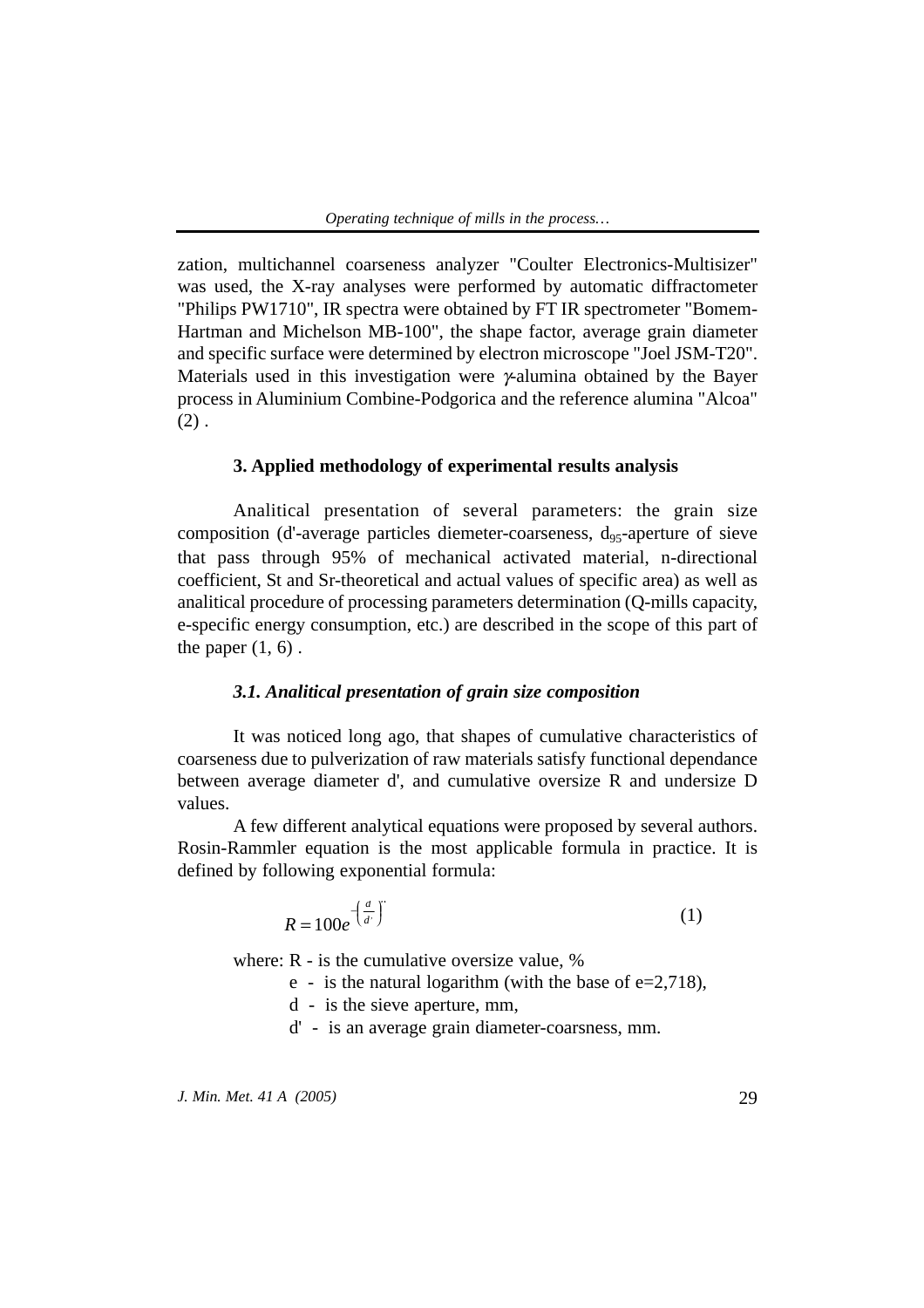In the case of following equality,  $d=d'$ , the value of R is 36,79%, so the parameter d' characterizes sample coarsnessand sieve aperture with R=36,79%, as well.

Below equation is obtained by double logarithm of "Rosin-Rammler" formula (1):

$$
\log \log \frac{100}{R} = n \log d - n \log d^{\circ} + \log \log e \tag{2}
$$

In the coordinate system (logd; loglog100/R), this equation has appearance of straight line with certain direction coefficient, n. Binary logarithms network is used for determination of parameters d' and n; logarithm of sieve aperture is placed to the ordinate while the binary logarithms of 100/R is placed to the apscise. Coordinate axis of the n-parameter is added to the above network of coordinates by Sperling (1, 6). Therefore, diagram of grain size composition that is drawn on that manner, is called RRS-(Rosin-Rammler-Sperling) diagram.

Also parameters d' and n could be obtained by following analytical procedure: two points are chosen on the curve of grain size composition; they should be at the most distance from each other; curves fitting through the points are equations with two unknown quantities, d' and n:

$$
\log \log \frac{100}{R_1} = n \log d_1 - n \log d + \log \log e \tag{3}
$$

$$
\log \log \frac{100}{R_2} = n \log d_2 - n \log d' + \log \log e \tag{4}
$$

eq. (5) is followed from eq. (4):

$$
n\log d_2 + \log\log e - \log\log\left(\frac{100}{R_2}\right) \tag{5}
$$

Below eq. is obtained by substitution of value of logd' from the eq.(5) to the eq.(3) as well as by solvation of this eq. according to n:

*J. Min. Met. 41 A (2005)*

or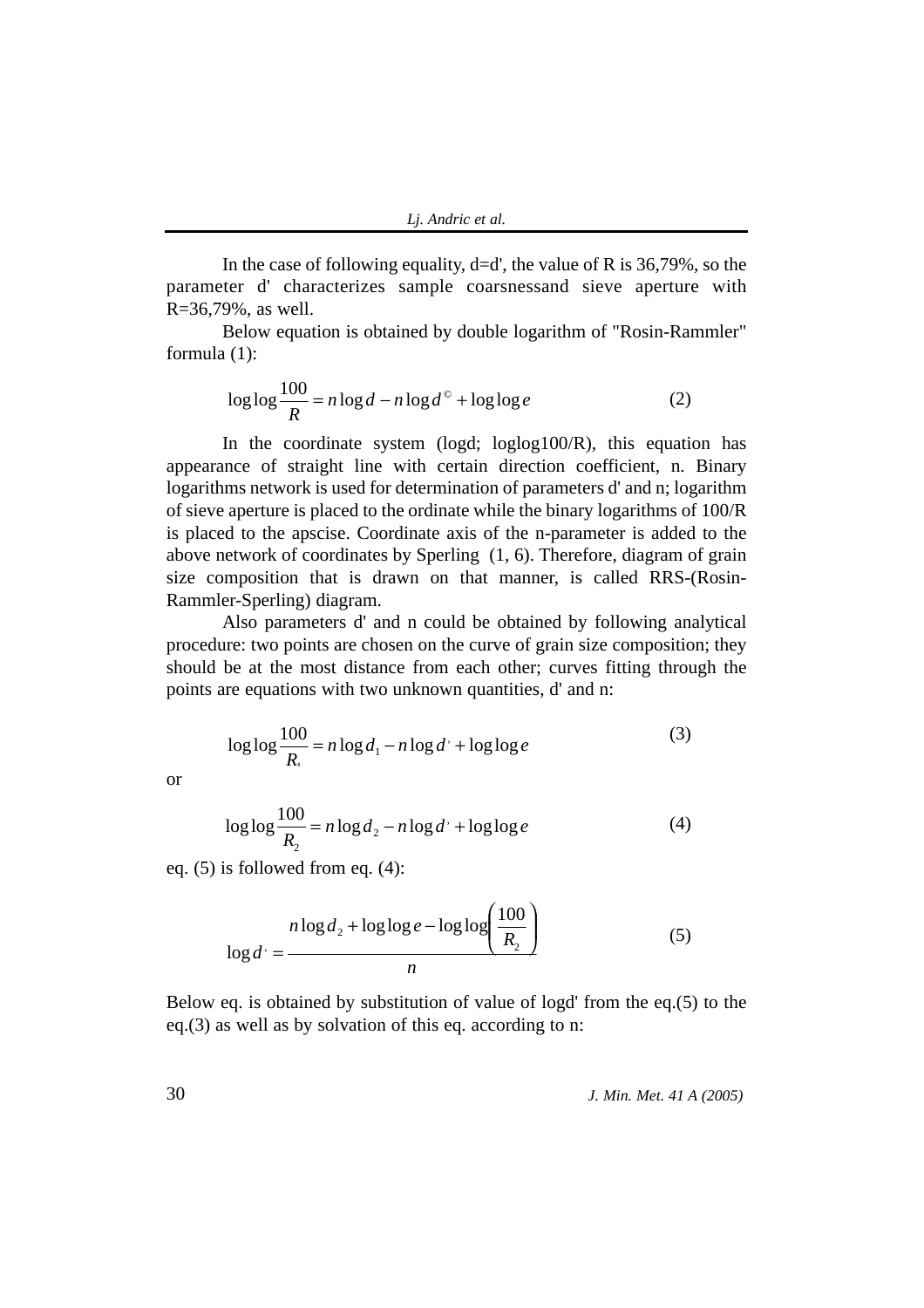$$
n = \frac{\log \log \frac{100}{R_1} - \log \log \frac{100}{R_2}}{\log d_1 - \log d_2}
$$
(6)

Parameter  $d_{95}$ , i.e. sieve aperture that pass through 95% of micronized material is determined by calculation of exponential equation (1).

$$
\ln R = \ln 100 + \left[ -\left(\frac{d}{d}\right) \right] \ln e \tag{7}
$$

or

$$
\left(\frac{d}{d'}\right)^n = \ln 100 - \ln R\tag{8}
$$

or

$$
n(\ln d - \ln d) = \ln \ln 100 - \ln \ln R
$$
 (9)

or

$$
n\ln d - n\ln d' = \ln \ln 100 - \ln \ln R
$$
\n(10)

or

$$
\ln d = \frac{\ln \ln 100 - \ln \ln R + n \ln d}{n} \tag{11}
$$

and finally:

$$
d_{95} = e^{\left(\frac{n\ln d' + \ln\ln 100 - \ln\ln R}{n}\right)}
$$
\n(12)

where:  $d_{95}$  - is the aperture of sieve that pass through 95% of micronized material,

d' - is the average grain diameter-coarseness, mm,

e - is the natural logarithm (with the base od  $e=2,718$ ), and

R - is the cumulative oversize, %.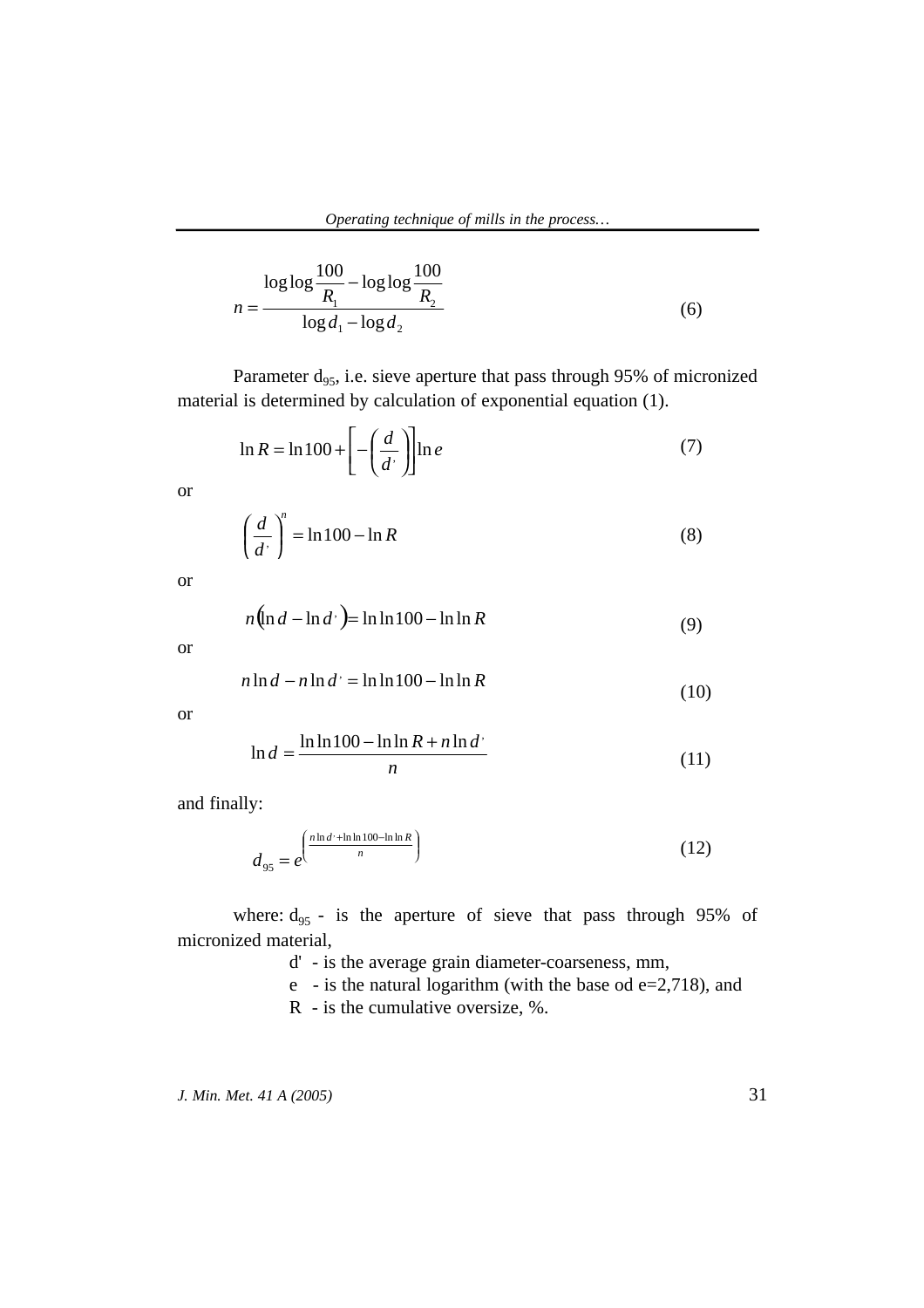The values of n, d' and  $d_{95}$  are determined by appliances of equations (5), (6) and (12), by usage of known values of sieve aperture  $(d_1 \text{ and } d_2)$ , and by employment of cumulative oversizes  $(R_1 \text{ and } R_2)$ ; values of  $d_1$ ,  $d_2$ ,  $R_1$  and  $R<sub>2</sub>$  could be found in the Table 1-6 of micronization aluminas grain-size composition.

## *3.2. Specific area*

Theoretical specific area  $S_t$ , is very important characteristic of material that is exposed to micronization;  $S_t$  could be obtained on the basis of average diameter that is found during the RRS-procedure, by below eq.:

$$
S_t = \frac{6.39}{\rho \cdot d} e^{\frac{1.795}{n^2}}
$$
 (13)

where:  $S_t$  - is the theoretical specific area, m<sup>2</sup>/kg,

d' and n - parameters of Rosin-Rammler eq., d' in m,

e - is the natural logarithm (with the base od  $e=2,718$ ), and

 $\rho$  - is the sample destiny, kg/m<sup>3</sup>.

Actual specific area  $S_r$  could be calculated by formula:

$$
S_r = f \cdot S_t \tag{14}
$$

## **3.3. Analytical procedure of processing parameters determination**

Values obtained during the experiments with certain time of micronization as well as familiar equations (15-17) are used with the aim of analytical and calculated determination of processing parameters such as the capacity of high-energy vibrational and planetary mills (Q) and the specific consumption of energy (e).

## *3.3.1. Capacity of high-energy mills*

During the materials activation, capacity and specific energy consumption are depended on the amount of activated material and the time of activation, too.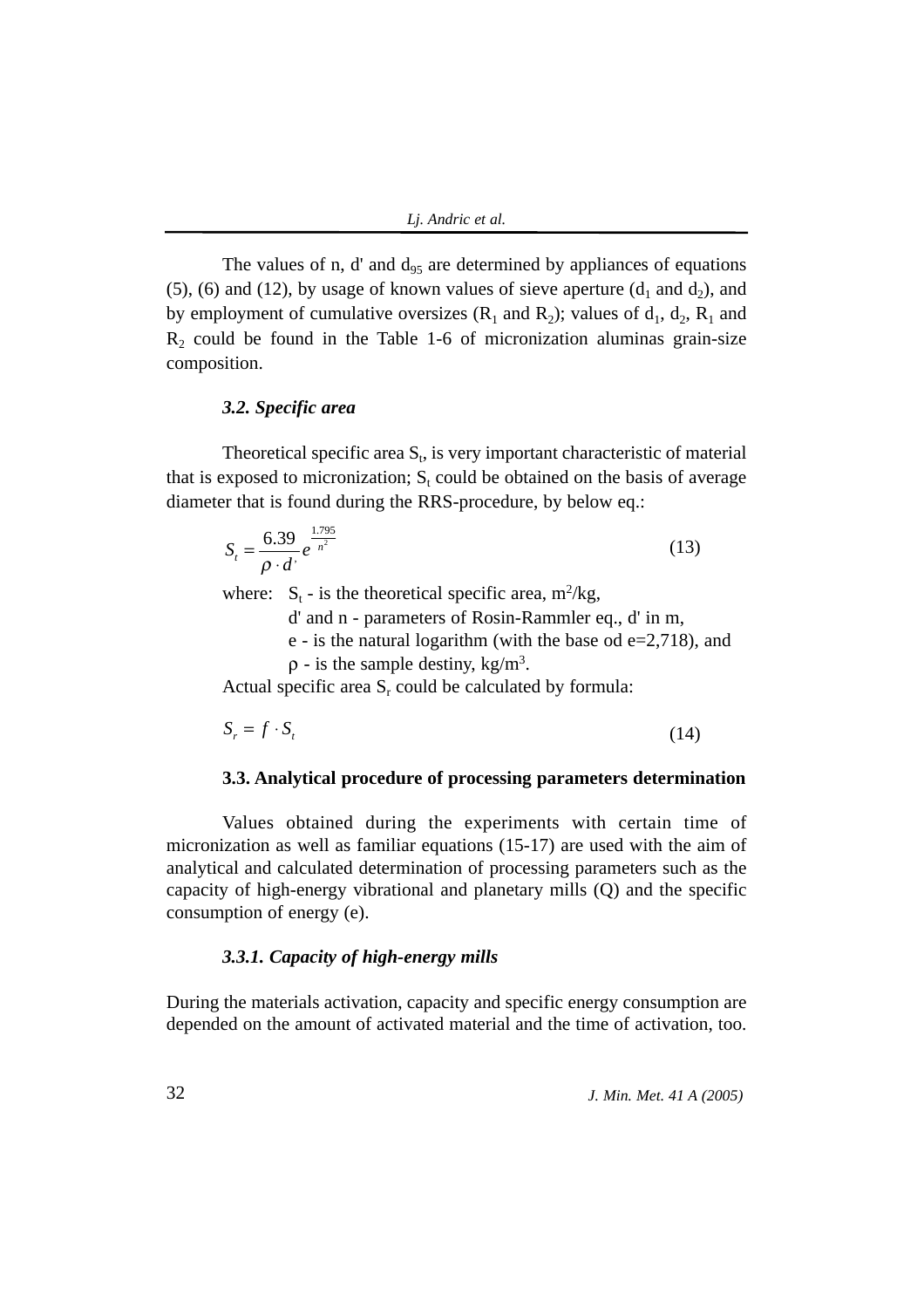However, capacity of high-energy mills is directly proportional to the amount of activated material, but it is an inverse proportion of the time of activation, so:

(15) where: Q - is the capacity of mills, kg/h, G - is the mass of dry micronized sample, kg, and t - is the time of milling, h. *t*  $Q = \frac{G}{A}$ 

## *3.3.2. Specific consumption of energy*

With the aim of characterization of mechanical activation, specific cosumption of energy is determined by below formula:

$$
e = \frac{E}{G} = \frac{N \cdot t}{G} \tag{16}
$$

Following equation is obtained by substitution of t-value from the equation  $(15)$  to the equation  $(16)$ , so:

$$
e = \frac{N}{Q} \tag{17}
$$

# **3. Results and discussion**

During the experiments of alumina micronization, variable parameters of mills operation (time, number of revolutions and vibrations, specific energy) as well as characteristic parameters of obtained products (the specific surface, the shape factor, the average diameter, the calcination temperature, Xray and IR analysis) were followed.

In the Table1, results obtained by investigation of grain size composition of the initial and reference aluminas samples are presented. In the Table 2 the same data are given for the final product obtained by micronized (3, 4).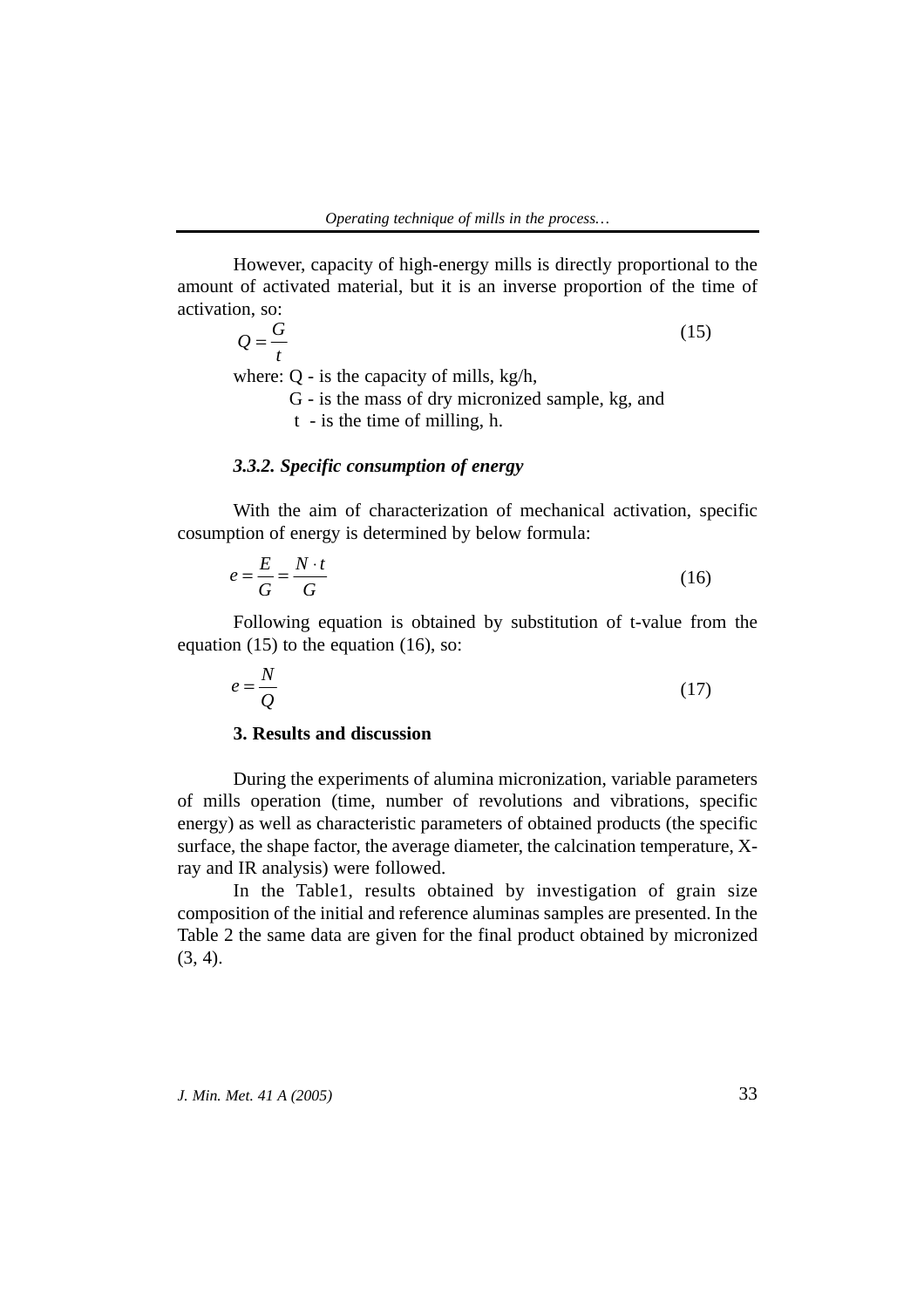*Lj. Andric et al.*

| Alumina    |              | Initial sample           |           | Reference sample |          |           |  |
|------------|--------------|--------------------------|-----------|------------------|----------|-----------|--|
| Size class | M%           | R%                       | D%        | M%               | R %      | D%        |  |
| in $\mu$ m | mass portion | oversize                 | undersize | mass portion     | oversize | undersize |  |
| $-63+20$   | 2.26         | 2.26                     | 100.00    | 0.70             | 0.70     | 100.00    |  |
| $-20+15$   | 12.23        | 14.49                    | 97.74     | 0.80             | 1.50     | 99.30     |  |
| $-15+10$   | 20.50        | 34.99                    | 85.51     | 1.70             | 3.20     | 98.50     |  |
| $-10+5$    | 16.00        | 50.99                    | 65.01     | 3.80             | 7.00     | 96.80     |  |
| $-5+3$     | 15.66        | 66.65                    | 49.01     | 2.70             | 9.70     | 93.00     |  |
| $-3+2$     | 12.69        | 79.34                    | 33.35     | 1.10             | 10.80    | 90.30     |  |
| $-2+1$     | 10.36        | 89.70                    | 20.66     | 7.70             | 18.50    | 89.20     |  |
| $-1+0$     | 10.30        | 100.00                   | 10.30     | 81.50            | 100.00   | 81.50     |  |
| Total      | 100.00       | $\overline{\phantom{a}}$ |           | 100.00           | -        | -         |  |

**Table 1.** Grain size composition of initial and reference aluminas samples M-Mass portion (%); R-Cumulative oversize (%); D-Cumulative undersize (%)

**Table 2.** Grain size composition of the final product,  $\alpha$ -Al<sub>2</sub>O<sub>3</sub>

|                       | M%           | R%       | D%        |  |
|-----------------------|--------------|----------|-----------|--|
| Size class in $\mu$ m | mass portion | oversize | undersize |  |
| $-63+20$              | 0.22         | 0.22     | 100.00    |  |
| $-20+15$              | 0.72         | 0.94     | 99.78     |  |
| $-15+10$              | 0.80         | 1.74     | 99.06     |  |
| $-10+5$               | 1.90         | 3.64     | 98.26     |  |
| $-5+3$                | 3.28         | 6.92     | 96.36     |  |
| $-3+2$                | 4.17         | 11.09    | 93.08     |  |
| $-2+1$                | 5.71         | 16.8     | 88.91     |  |
| $-1+0$                | 83.20        | 100.00   | 83.20     |  |
| Total                 | 100.00       |          |           |  |

Investigation of the grain shape factor showed that spherical shape of investigated particles was in the range of 0.55 to 1, the particle size in the range of 0.80 to 40 µm, and the specific surface values was in the range of 20 to 570 m<sup>2</sup>/kg, as it shown in the Table 3.

**Table 3.** Physical characteristics of alumina

| Mark of      | Number of<br>investigated | Grain shape factor |      |         | Specific<br>surface | Average grain<br>diameter |  |
|--------------|---------------------------|--------------------|------|---------|---------------------|---------------------------|--|
| sample       | particles                 | min.               | max. | average | $S, m^2/kg$         | $d_{av}$ , $\mu$ m        |  |
| Intial       | 203                       | 0.55               |      | 0.847   | 20.23               | 31.80                     |  |
| Alcoa        | 653                       | 0.55               |      | 0.993   | 569.90              | 1.43                      |  |
| $4h/1200^0C$ | 686                       | 0.55               |      | 0.967   | 188.68              | 1.39                      |  |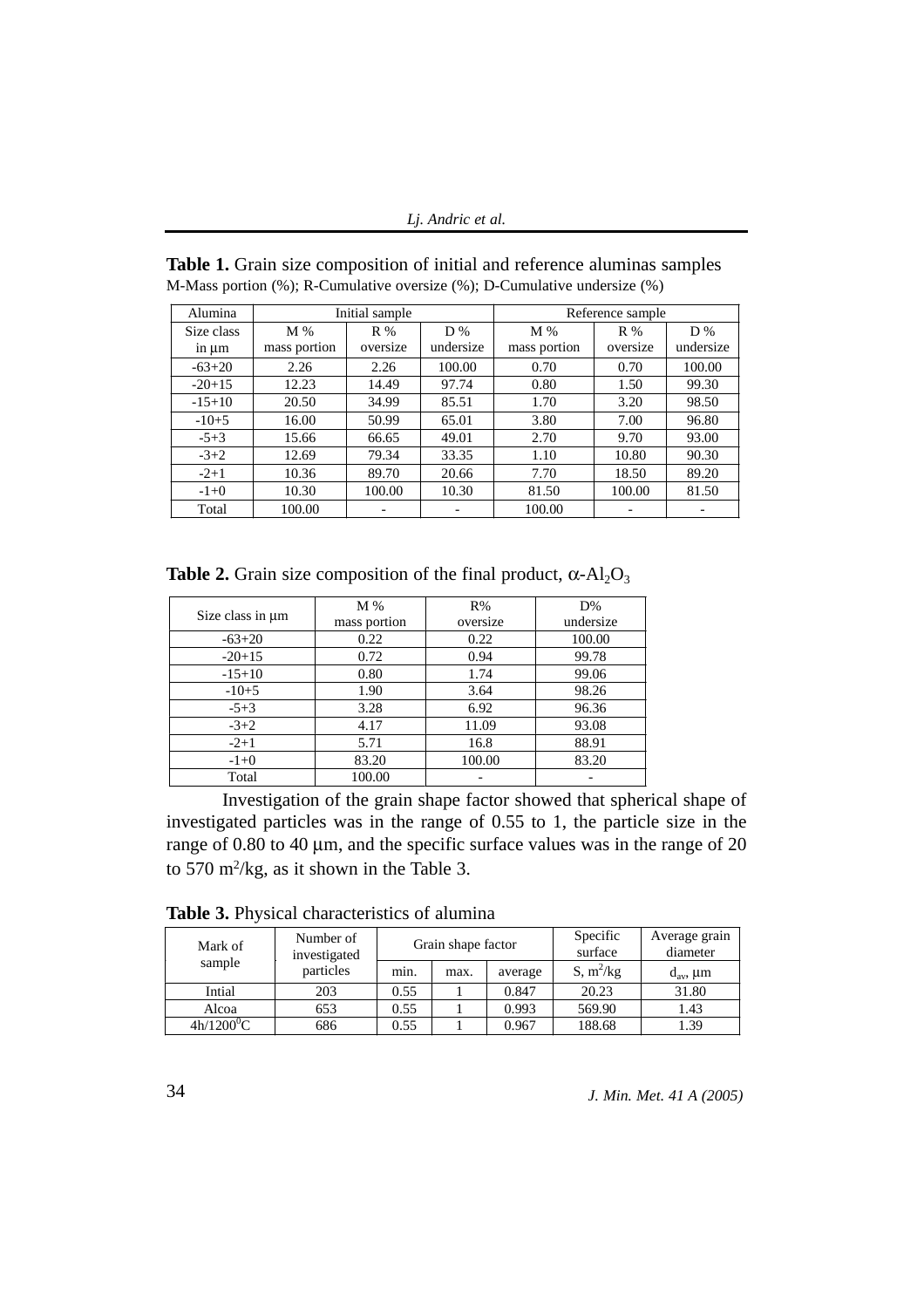In all investigated samples, variable parameters are linked with the type and the operation of high-energy mills; induced technological parameters and product characteristics of dry micronized milling are presented in the Tables 4 and 5.

| $\sigma$ and $\sigma$ intervalsed |                |          |                          |                    |          |                                            |  |  |  |
|-----------------------------------|----------------|----------|--------------------------|--------------------|----------|--------------------------------------------|--|--|--|
| Vibrational mill with balls       |                |          |                          |                    |          |                                            |  |  |  |
| Mark of                           | Activ.<br>time | Capacity | Specific<br>consumption  | Aver.grain.diam.,  | $d_{95}$ | Portion of                                 |  |  |  |
| sample                            |                | Q, kg/h  | of energy,               | $d_{av}$ , $\mu$ m | um       | $\alpha$ -Al <sub>2</sub> O <sub>3</sub> , |  |  |  |
|                                   | t, min         |          | e, kWh/t                 |                    |          | %                                          |  |  |  |
| Initial                           |                |          | $\overline{\phantom{a}}$ | 31.18              | 33.77    | 20                                         |  |  |  |
| Alcoa                             |                |          | $\overline{\phantom{0}}$ | 1.43               | 16.77    | 100                                        |  |  |  |
| $1h/1000^0C$                      | 60             | 1.00     | 120                      | 4.78               | 26.83    | 44                                         |  |  |  |
| $2h/1200^0C$                      | 120            | 0.50     | 240                      | 3.70               | 22.86    | 52                                         |  |  |  |
| $3h/1200^0C$                      | 180            | 0.33     | 360                      | 2.55               | 18.16    | 85                                         |  |  |  |
| $4h/1200^0C$                      | 240            | 0.25     | 480                      | 1.39               | 13.87    | 90                                         |  |  |  |

**Table 4.** Parameters linked with the type of mill, technology and products of dry micronized

**Table 5**. Parameters linked with the type of mill technology and products of dry micronized

| Planetary mill with balls |                              |                              |                      |                    |          |                                            |  |  |  |
|---------------------------|------------------------------|------------------------------|----------------------|--------------------|----------|--------------------------------------------|--|--|--|
| Mark of                   | Activ.                       | Capacity                     | Spec.<br>consumption | Aver.grain.dim,    | $d_{95}$ | Portion of                                 |  |  |  |
| sample                    | time                         | Q, kg/h                      | of energy,           | $d_{av}$ , $\mu$ m | μm       | $\alpha$ -Al <sub>2</sub> O <sub>3</sub> , |  |  |  |
|                           | t, min                       |                              | e, kWh/t             |                    |          | %                                          |  |  |  |
| Initial                   | $\qquad \qquad \blacksquare$ | $\overline{\phantom{a}}$     | -                    | 31.18              | 33.77    | 20                                         |  |  |  |
| Alcoa                     | $\overline{\phantom{a}}$     | $\qquad \qquad \blacksquare$ |                      | 1.43               | 16.77    | 100                                        |  |  |  |
| $1h/1000^0C$              | 60                           | 0.50                         | 1100                 | 10.02              | 52.43    | 34                                         |  |  |  |
| $2h/1200^0C$              | 120                          | 0.25                         | 2200                 | 7.65               | 51.91    | 47                                         |  |  |  |
| $3h/1200^0C$              | 180                          | 0.16                         | 3430                 | 4.65               | 36.95    | 57                                         |  |  |  |
| $4h/1200^0C$              | 240                          | 0.12                         | 4400                 | 2.43               | 22.86    | 87                                         |  |  |  |

Alumina samples were investigated by a method of diffractional analysis, before and after different micronization and heat treatments. In the initial aluminas sample, several phases are presented. Sharp and high diffractional maxima belong to the  $\alpha$ -Al<sub>2</sub>O<sub>3</sub> phase. A lot of weak and diffused maxima that are often partly overlaped to each other, belong to one or more of so-called "Alumina" phases (ρ, χ, η, γ, κ, θ i δ). According to obtained dif-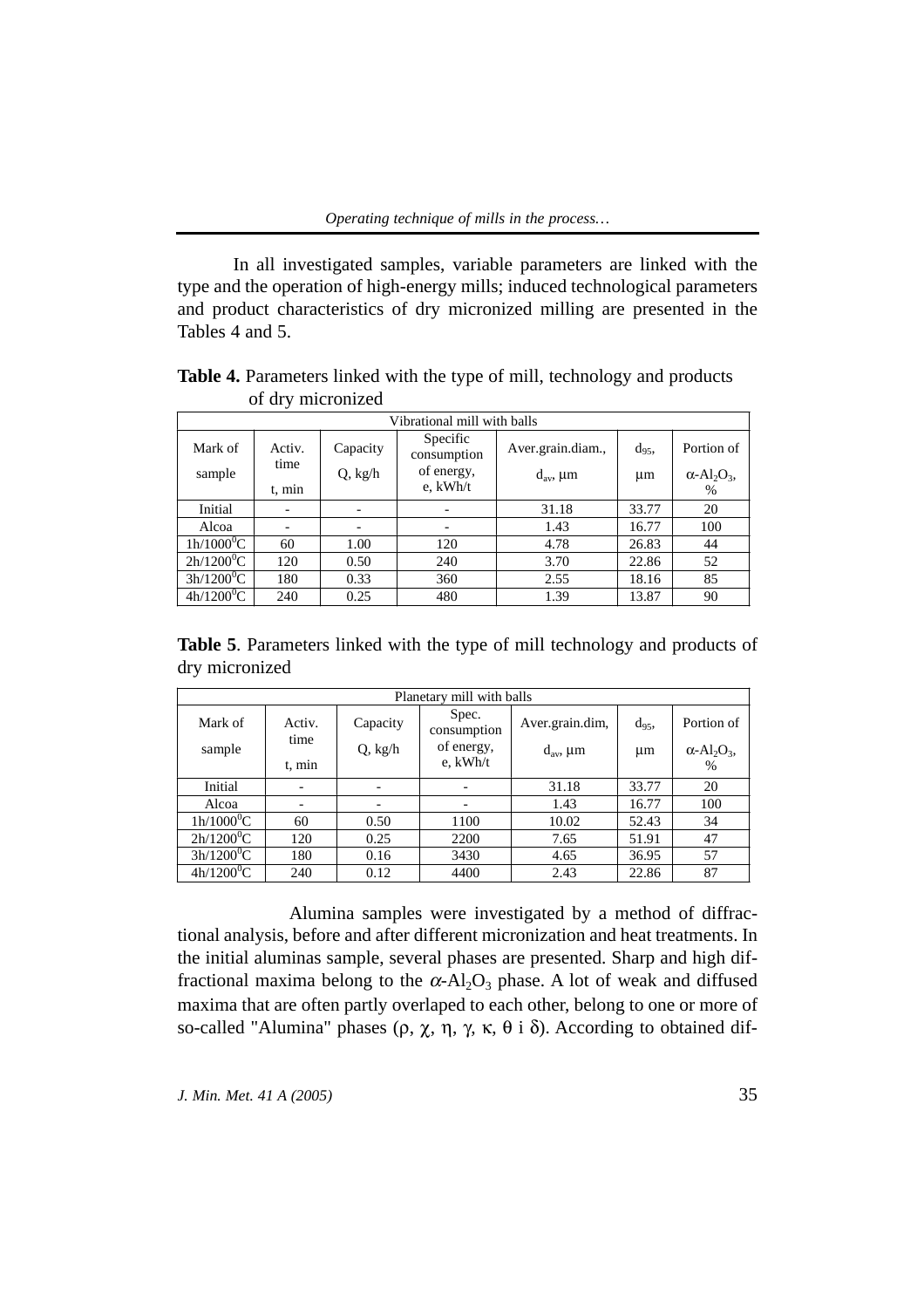fractogrph,  $\theta$  phase of Al<sub>2</sub>O<sub>3</sub> is presented in the initial sample, as it shown in Figure 2.



**Fig. 2.** Diffractional maxima for the initial aluminas sample

By micronization milling of alumina in high-energy vibrational mills for different periods of time (2-4h), and subsequently heat treated at the different temperatures (1000-1200 °C), quite similar diffractional photographs could be noticed; the diffractographs characterize significant presence of the  $\alpha$ -Al<sub>2</sub>O<sub>3</sub> phase in comparison with the initial alumina samples (ASTM-cards, 10-173 and 10-425).

With aim to compare experimental results, sample is micronized 4 hours in vibrational mill with balls and than thermally treated at the temperature of 1200 °C. Difractograph of reference sample-Alcoa is almost identical, (about 90%) with difractograph of reference sample that has sharp and high diffractional maximum (recognized as  $\alpha$ -Al<sub>2</sub>O<sub>3</sub>). That is confirmed also by the literature data (B.C. Lippens, "Structure and Texture of Aluminas", Delft, 1961, ASTM card 10-173, (5) , (Figure 3.). This procedure of transformation γ-Al<sub>2</sub>O<sub>3</sub> to α-Al<sub>2</sub>O<sub>3</sub> is very efective in dependance on classical method of obtaining crystalline form of  $\alpha$ -Al<sub>2</sub>O<sub>3</sub> (calcination temperature is over of 1500 0 C).

Diffractographs of the sample activated in vibrational mill and then thermally treated at  $1200^{\circ}$ C show that desired effects are achieved, Figure 3.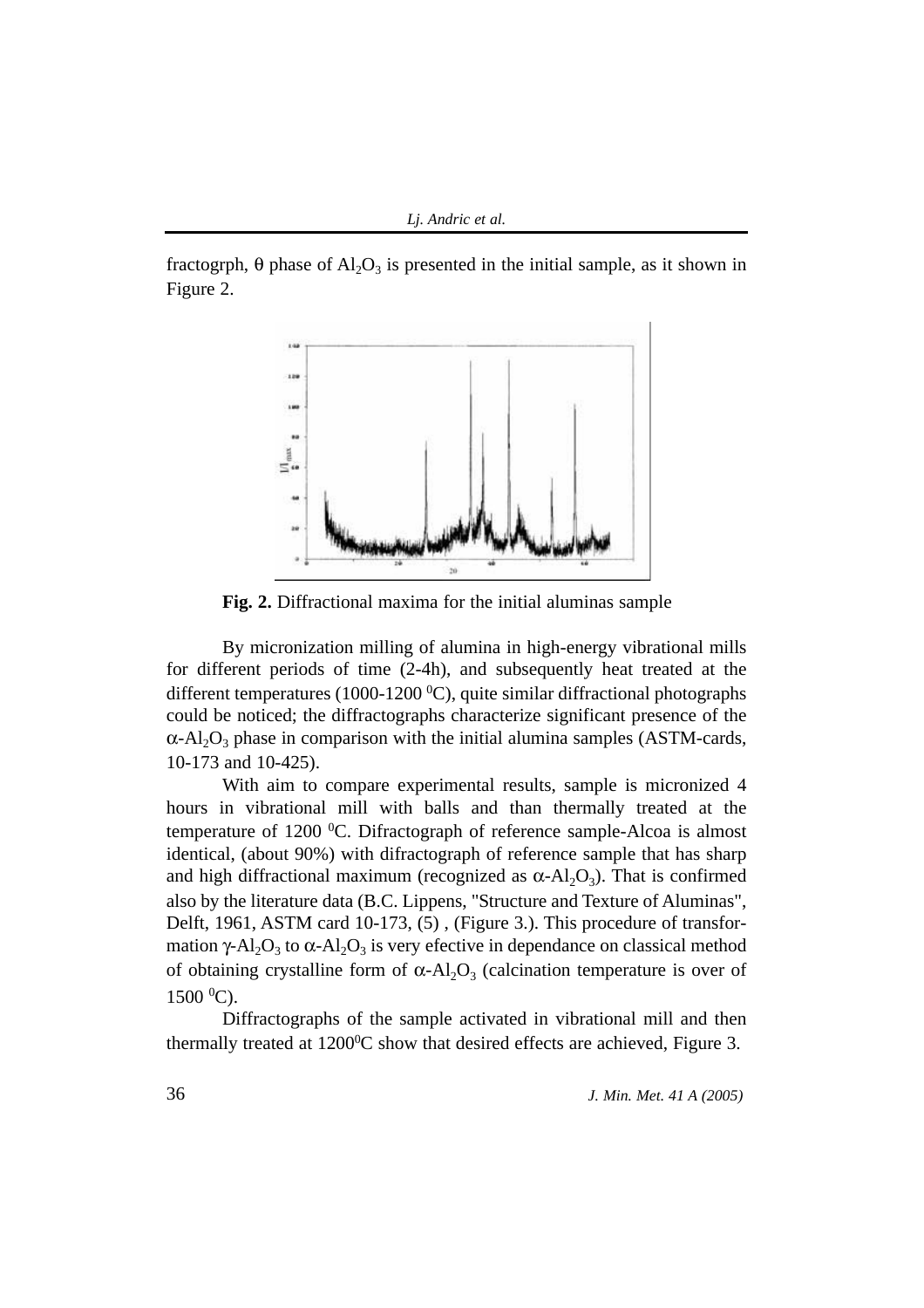

**Fig. 3.** Diffractional maxima of the reference sample (Alcoa-1) and final product (2) obtained by dry micronization in vibrational mill with balls for 4h

Quantitative participation of the best crystallized  $\alpha$ -Al<sub>2</sub>O<sub>3</sub> phase in investigated samples was determined by the method of direct X-ray diffracotometry. As a reference used for measuring and calculation of I100 data, certain maximal intensities of the existing pure  $\alpha$ -Al<sub>2</sub>O<sub>3</sub> component from the "Alcoa" sample were selected. In the Table 6., calculation of quantitative portion of the α-phase in investigated samples is given.

| Mark of      | $d = 3.48$ | $d = 3.48$ | $d=2.55$ | $d=2.55$ | Portion of                                   | Lattice parameter        |                    |                     |
|--------------|------------|------------|----------|----------|----------------------------------------------|--------------------------|--------------------|---------------------|
| sample       |            | W          |          | W        | $\alpha$ -Al <sub>2</sub> O <sub>3</sub> , % | aA                       | сA                 | VĂ                  |
| Initial      | 102.00     | 0.35       | 154.00   | 0.29     | 32.00                                        | $4.76_1$                 | 13.00              | 256.0 <sub>6</sub>  |
| $2h/1000^0C$ | 154.00     | 0.52       | 234.00   | 0.44     | 49.00                                        | $4.75_1$                 | 12.99 <sub>2</sub> | 254.85              |
| $2h/1050^0C$ | 169.00     | 0.57       | 234.00   | 0.44     | 54.00                                        | ٠                        | ۰                  |                     |
| $2h/1100^0C$ | 253.00     | 0.86       | 376.00   | 0.70     | 76.00                                        | $\overline{\phantom{a}}$ |                    |                     |
| $2h/1150^0C$ | 266.00     | 0.90       | 433.00   | 0.81     | 87.00                                        | $4.75_1$                 | 12.99 <sub>2</sub> | 254.6 <sub>6</sub>  |
| $4h/1200^0C$ | 282.96     | 0.96       | 449.00   | 0.84     | 90.00                                        | $4.74_1$                 | 12.98.             | $252.9_{14}$        |
| Alcoa        | 295.00     | 1.00       | 535.00   | 1.00     | 100.00                                       | $4.75_1$                 | 12.984             | 254.6 <sub>11</sub> |

**Table 6.** The portion of  $\alpha$ -Al<sub>2</sub>O<sub>3</sub> phase in investigated samples

IR spectra of the initial and reference samples as well as the samples micronized in the high-energy vibrational and planetary mills are presented, in the Figures 4, 5, and 6.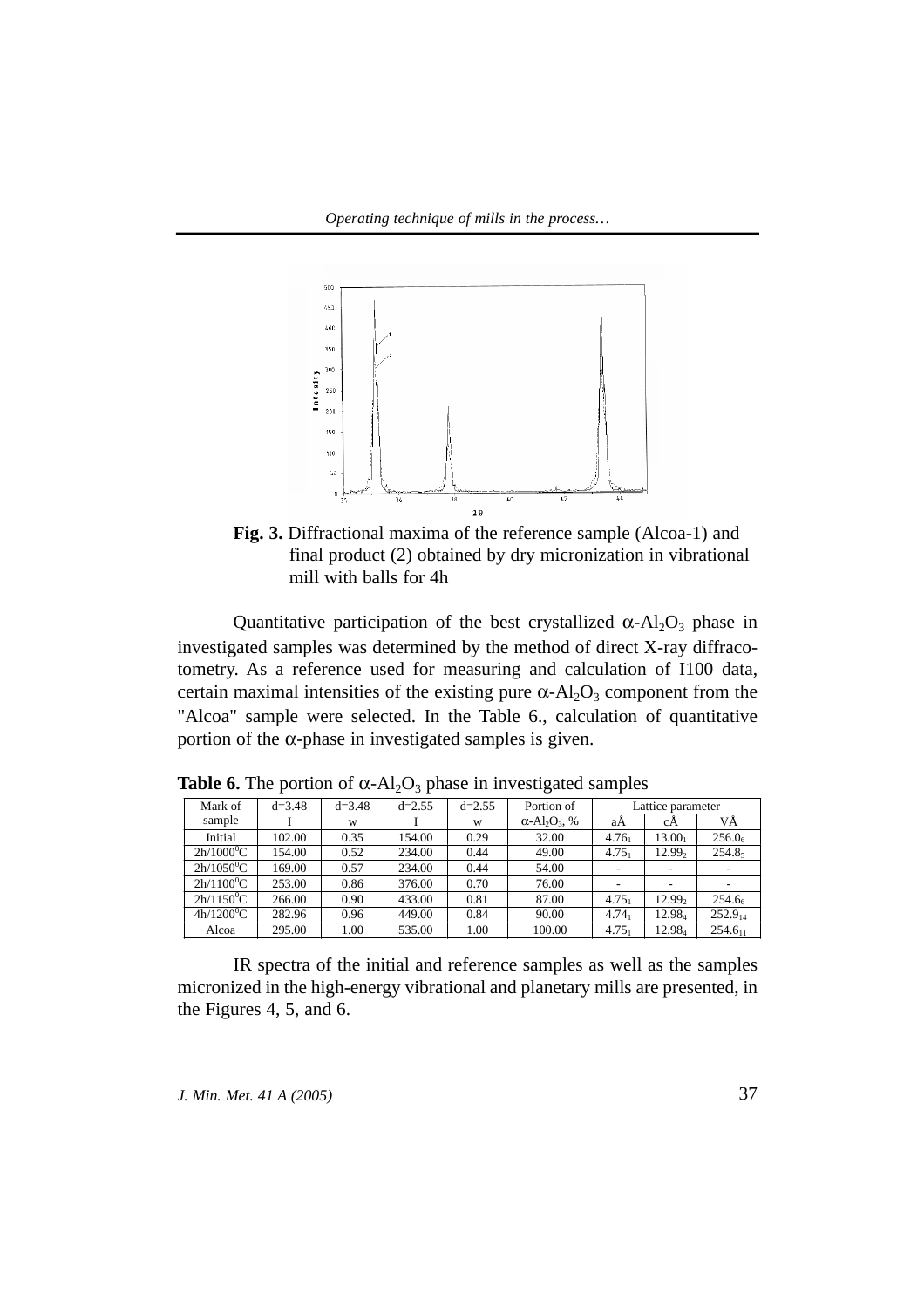

Fig. 4. IR spectra of the initial and reference samples (1-initial sample; 2-reference sample)



**Fig.5.** IR spectra of the samples micronized in vibrational mill with balls

Legend:1: the initial sample,

- 2: the sample with activation of 60 min.,
- 3: the sample with activation of 120 min.,
- 4: the sample with activation of 180 min.,
- 5: the sample with activation of 240 min.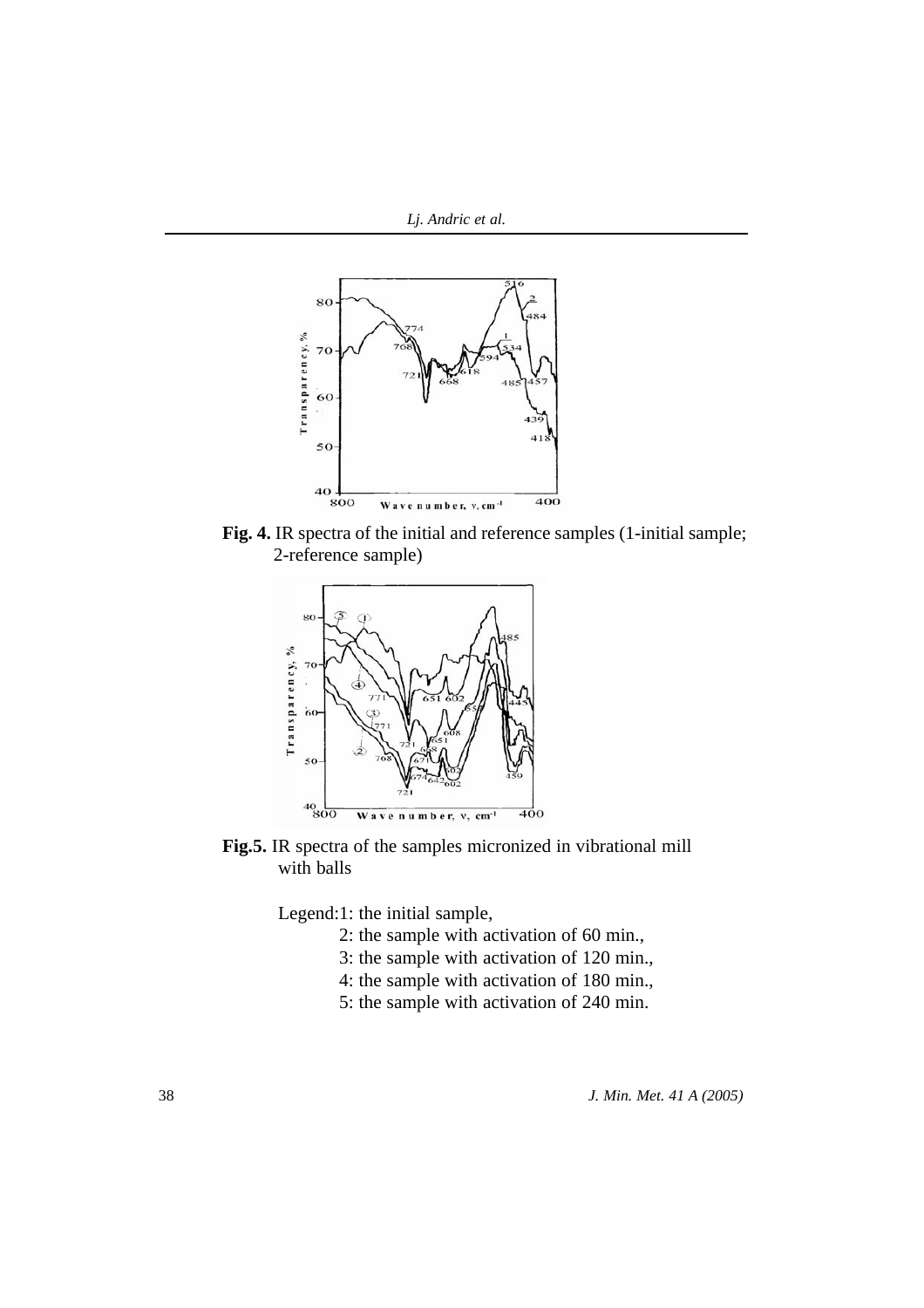



Legend:1: the initial sample,

- 2: the sample with activation of 60 min.,
- 3: the sample with activation of 120 min.,
- 4: the sample with activation of 180 min.,
- 5: the sample with activation of 240 min.

Infrared spectra presented in the Figure 5., and obtained under different conditions of activation in vibrational mill with balls, have a strong absorptional bands that are found at about  $720 \text{ cm}^{-1}$ . As the micronization and thermal treatment goes on, absorptional bands are reduced, particulary for the sample activated for 60 minutes and then thermally treated at  $1000\,^0C$ . Further reduction of the spectral band width is registered in the region of 510 cm<sup>-1</sup>. In the planetary mill with balls, under different conditions of micronization infrared spectra have very strong absorptional bands at about  $720 \text{ cm}^{-1}$ , reducing with changing the conditions of micronization in the region of extending vibrations at about  $600-660$  cm<sup>-1</sup>. As can be seen from the comparative diagrams shown in Figures 5 and 6 infrared spectra are manifested in different forms, which is attributed to the type of mills, time of micronization and calcination temperature.

After the micronization and thermal treatment too, investigations are continued by following actions of experimentally obtained the highest grade quality of  $\text{Al}_2\text{O}_3$  samples: sintering at 1300 °C for 2 hours without microniza-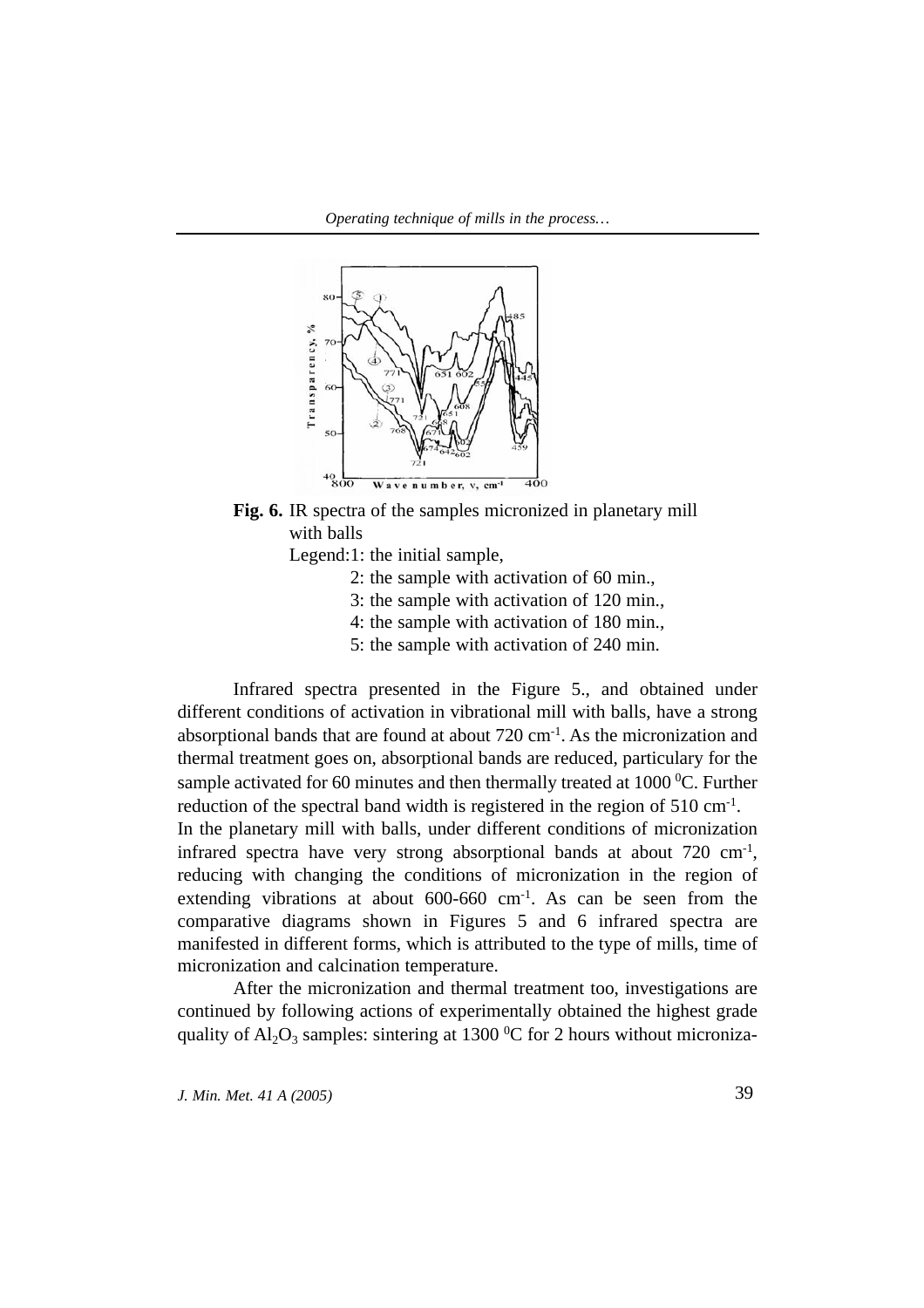tion, sintering at 1300  $\rm{^0C}$  for 2 hours, and then micronization with time activation of 30 minutes in planetary and vibratory mills, and micronization in planetary and vibratory mill with time activation of 30 minutes and afterwards sintering at 1300  $\rm{^0C}$  for 2 hours; results of these experiments are identified by electron microscope analysis, given in Figures 7, 8, 9, 10, 11, 12.



**Fig. 7.** SEM- $\alpha$ -Al<sub>2</sub>O<sub>3</sub> sintered at 1300 <sup>o</sup>C for 2 hours without micronization



Fig. 8. SEM- $\alpha$ -Al<sub>2</sub>O<sub>3</sub> sintered at 1300 <sup>o</sup>C for 2 hours with micronization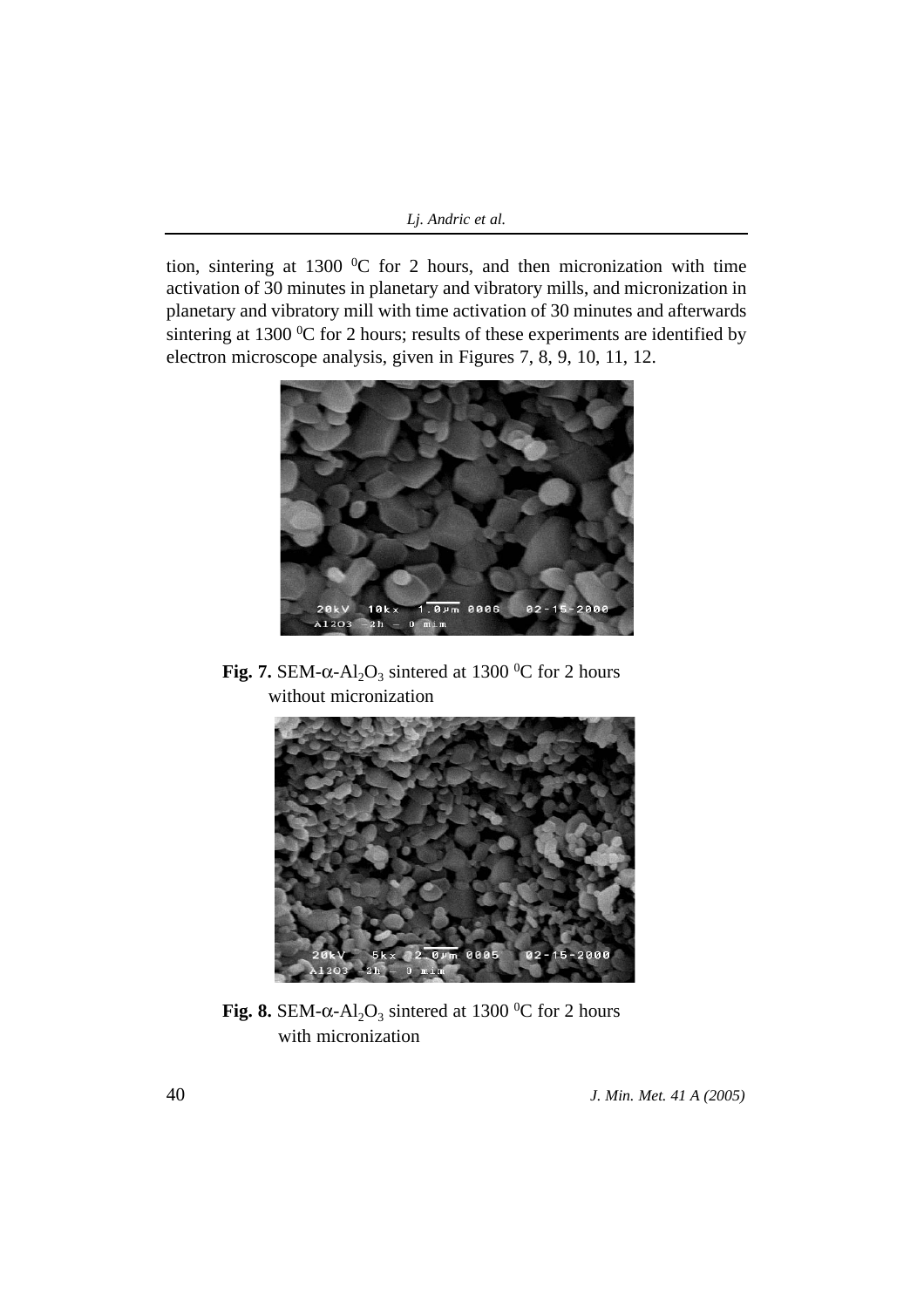

**Fig. 9.** SEM- $α$ -Al<sub>2</sub>O<sub>3</sub> sintered at 1300 <sup>o</sup>C for 2 hours with micronizat ion then micronized for 30 minute in planetary mill



**Fig. 10.** SEM- $\alpha$ -Al<sub>2</sub>O<sub>3</sub> sintered at 1300 <sup>o</sup>C for 2 hours with micronizat ion then micronized for 30 minute in vibratory mill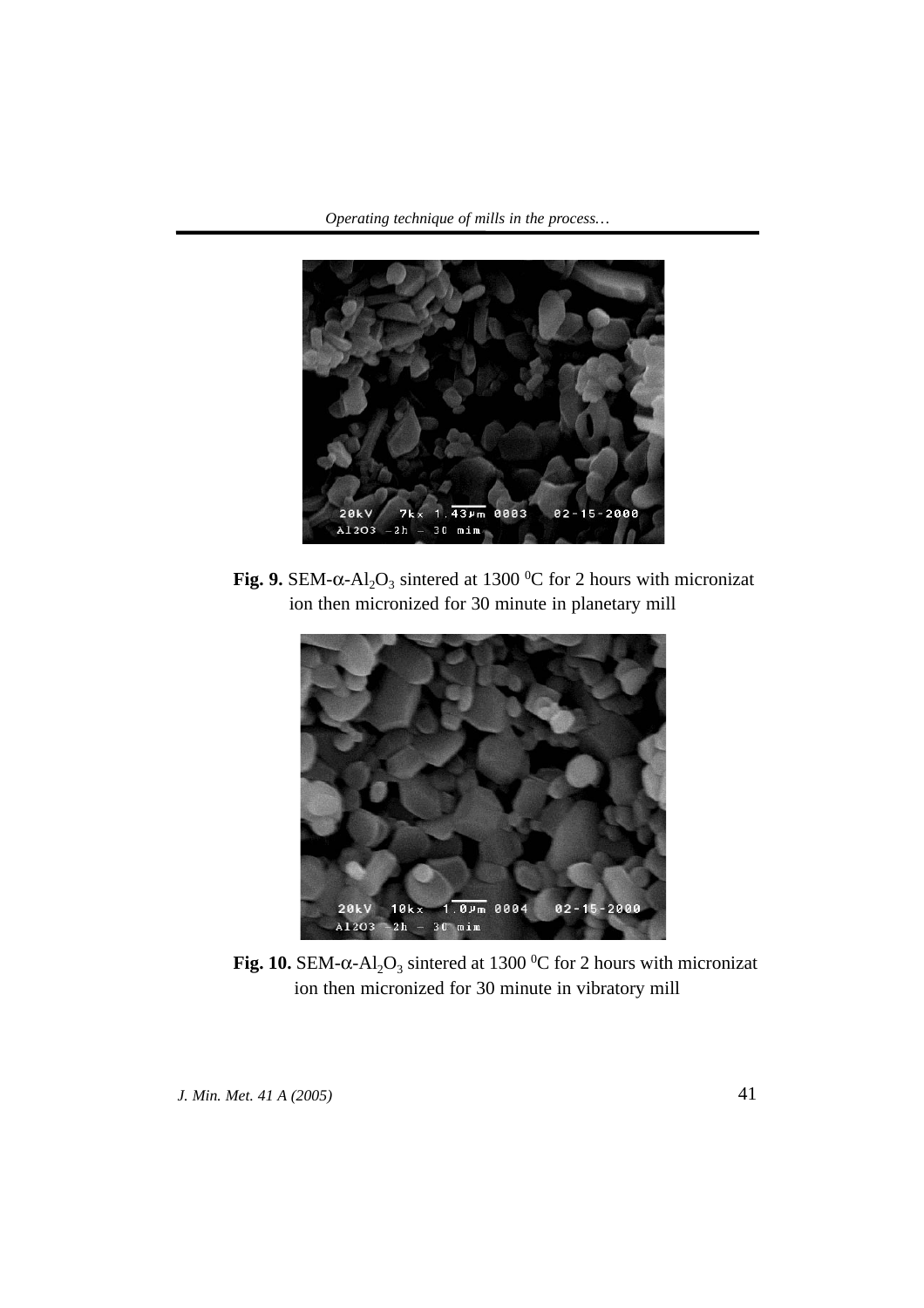*Lj. Andric et al.*



and then sintered at  $1300\text{ °C}$ 



**Fig. 12.** SEM- $\alpha$ -Al<sub>2</sub>O<sub>3</sub> micronized 30 minute in vibratory mill and then sintered at  $1300\text{ °C}$ 

# **4. Conclusions**

On the basis of theoretical knowledge, the complex experimental investigation of the alumina micronized enabled:

- determination of the basic characteristics of product (grain size composition, grain shape, specific surface, etc.),